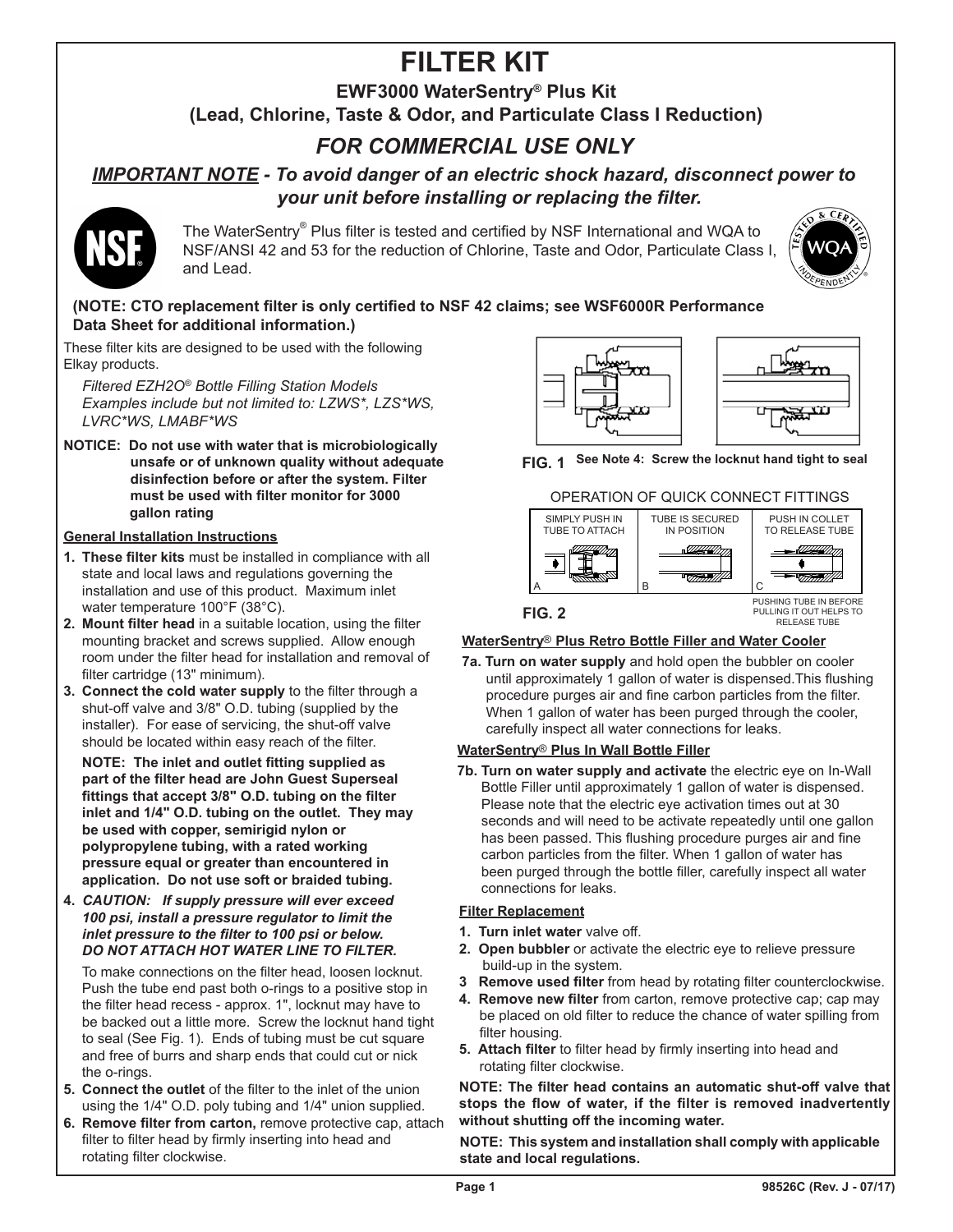## **RATED OPERATING CONDITIONS**

Pressure (Max.) Pressure (Min.) Flow Rate Rated Capacity Temperature (Max.) Temperature (Min.)

105 PSI (7.4 Kg/cm<sup>2</sup>) 20 PSI (1.4 Kg/cm²) 1.5 GPM (5.7 LPM) 3,000 Gallons (11,358 L) 100° F (38° C) 40° F (5° C)

**NOTE: Performance will vary depending on local water conditions.**

### **Table A**

| <b>REPLACEMENT FILTER</b>                     |          |                             |  |  |  |
|-----------------------------------------------|----------|-----------------------------|--|--|--|
| <b>Filter</b>                                 | Part No. | <b>Description</b>          |  |  |  |
| $ELKAY_{\circ}$ WaterSentry <sup>®</sup> Plus | 51300C   | Lead, Taste and Odor Filter |  |  |  |
| WaterSentry <sup>®</sup> Fresh                | WSF6000R | CTO (replacement only)      |  |  |  |

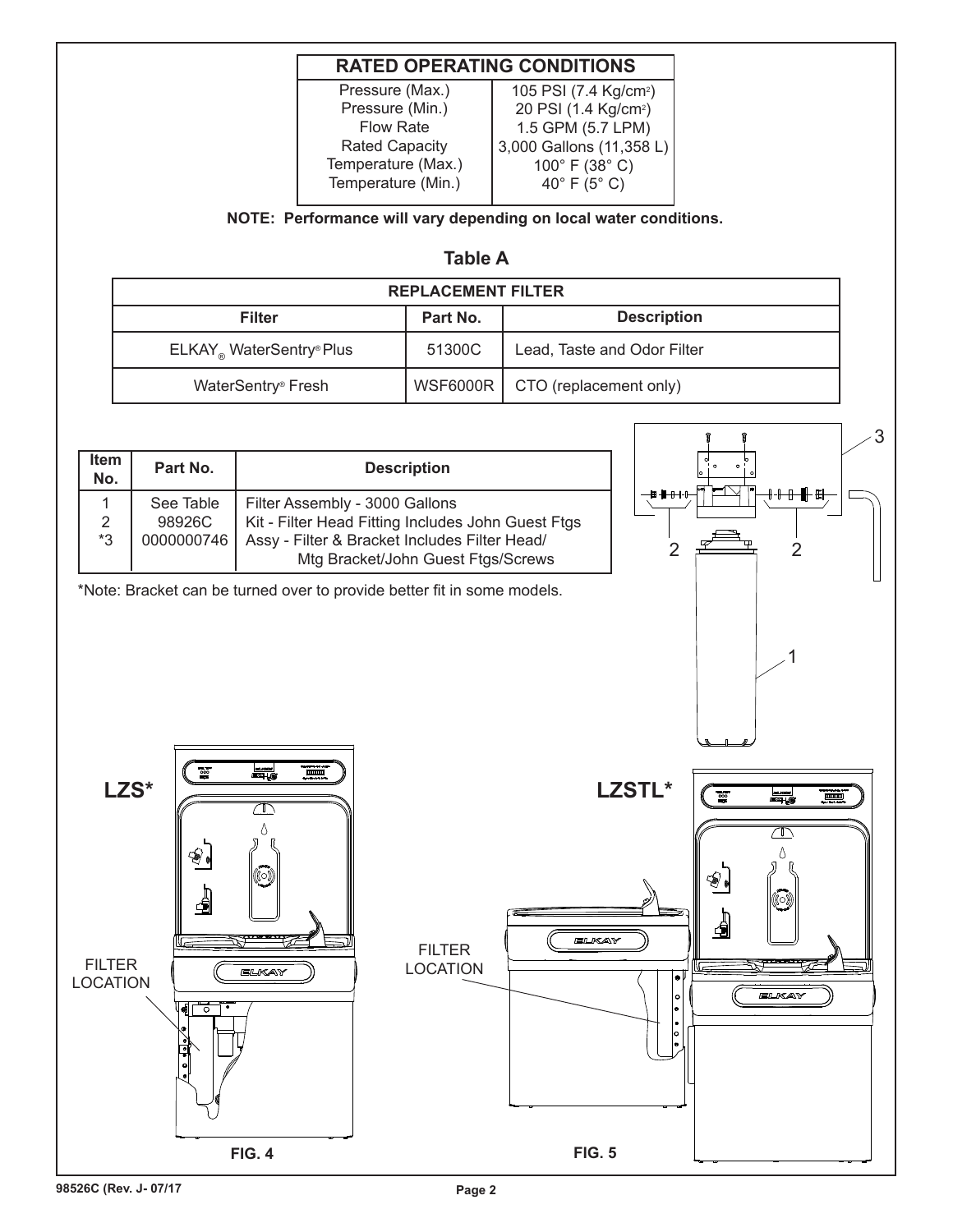